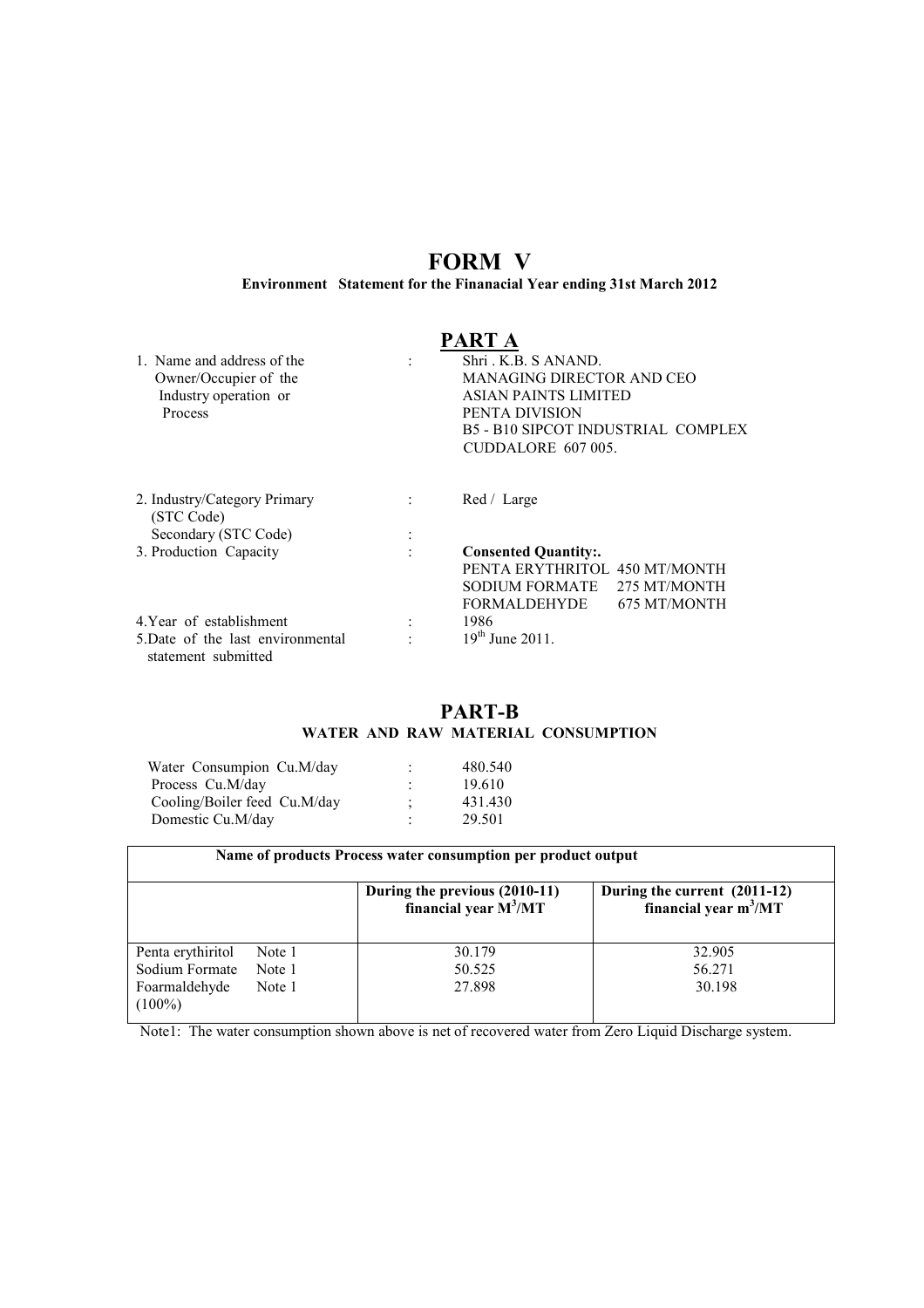## 2.Raw Material Consumption :

|                        |                         | <b>Consumption of Raw</b><br>Material per unit of output<br>(Tons/Ton) |                                                        |  |  |
|------------------------|-------------------------|------------------------------------------------------------------------|--------------------------------------------------------|--|--|
| Name of Raw Material   | Name of products        | During the<br>previous<br>financial year<br>$(2010-11)$                | During the<br>current<br>financial year<br>$(2011-12)$ |  |  |
| a. FORMALDEHYDE (100%) | <b>PENTAERYTHIRITOL</b> | 1.082                                                                  | 1.086                                                  |  |  |
| b. ACETALDEHYDE        | AND.                    | 0.371                                                                  | 0.372                                                  |  |  |
| c. CAUSTIC LYE (100%)  | <b>SODIUM FORMATE</b>   | 0.362                                                                  | 0.371                                                  |  |  |
| d. METHANOL            |                         | 1.272                                                                  | 1.223                                                  |  |  |

# PART- C

#### Pollution discharged to environment/unit of output (Parameter as specified in the consent issued)

| <b>Pollutants</b> | Quantity<br>of pollutants<br>discharged<br>(mass/day) | <b>Concentrations of pollutants</b><br>in discharges (mass/volume) *<br>(in ppm) | Percentage<br>of variation<br>from prescribed<br>standards<br>with<br>reasons |
|-------------------|-------------------------------------------------------|----------------------------------------------------------------------------------|-------------------------------------------------------------------------------|
| a. WATER          |                                                       | 6.85<br>pH                                                                       |                                                                               |
|                   | 4.620                                                 | <b>TDS</b><br>80                                                                 |                                                                               |
|                   | 0                                                     | <b>TSS</b><br>$_{0}$                                                             | <b>NIL</b>                                                                    |
|                   | 0                                                     | <b>COD</b><br>0                                                                  |                                                                               |
|                   |                                                       | <b>BOD</b><br>0                                                                  |                                                                               |
|                   | 2.048                                                 | Chlorides<br>36                                                                  |                                                                               |
|                   | 2.274                                                 | Sulphates<br>39                                                                  |                                                                               |
| b. AIR            | 14.194                                                | 24.05<br><b>SPM</b>                                                              |                                                                               |
|                   | 79.017                                                | SO <sub>2</sub><br>133.910                                                       |                                                                               |
|                   | 19.966                                                | NOx<br>33.840                                                                    | <b>NIL</b>                                                                    |
|                   |                                                       | Annual average value of Stack emission                                           |                                                                               |
|                   |                                                       | analysis done by TNPCB                                                           |                                                                               |

\* Averaged values of analysis done by APL laboratory on daily basis - (Based on Water cess annexure ROA) . Characteristics of water given above is recovered water from the Zero discharge system for re use.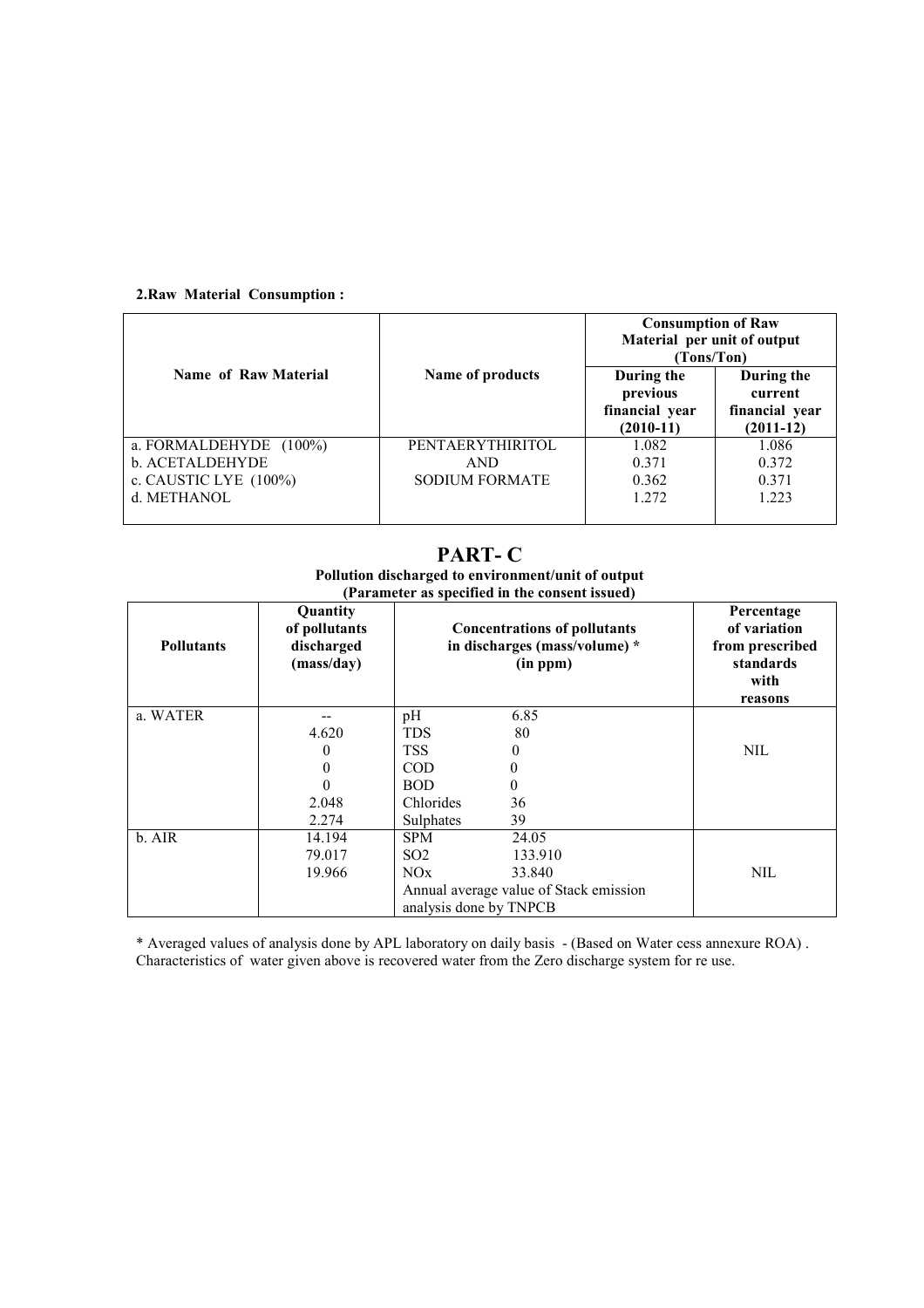# PART- D

## Hazardous Wastes

## (as specified under Hazardous Wastes/Management and Handling Rules,1989) as amended in 2000

| Hazardous Wastes                                                     |                                                        | Total quantity in (Ltrs)                              |  |  |  |  |  |
|----------------------------------------------------------------------|--------------------------------------------------------|-------------------------------------------------------|--|--|--|--|--|
|                                                                      | During the previous<br>financial<br>year $(2010 - 11)$ | During the<br>current financial<br>year $(2011 - 12)$ |  |  |  |  |  |
| a From Process                                                       |                                                        |                                                       |  |  |  |  |  |
| Used System oil                                                      | 833 Liters                                             | 825 Liters                                            |  |  |  |  |  |
| Other Spent oil                                                      | 230 Liters                                             | 99 Liters                                             |  |  |  |  |  |
| Spent Carbon.                                                        | $\theta$                                               | 0                                                     |  |  |  |  |  |
| From Pollution Control Facilities From<br><i><b>ETP/MEE/ATFD</b></i> | 62.137 MT                                              | 63.759 MT                                             |  |  |  |  |  |

# PART-E

# Solid Wastes

|                                               | <b>Total quantity</b>                                     |                                                          |  |  |  |  |
|-----------------------------------------------|-----------------------------------------------------------|----------------------------------------------------------|--|--|--|--|
|                                               | During the previous<br>financial year (MT)<br>$(2010-11)$ | During the current<br>financial year (MT)<br>$(2011-12)$ |  |  |  |  |
| a. From Process / Ash from Boiler             | 852.910 MT                                                | 983.640 MT                                               |  |  |  |  |
| b. From Pollution control facilities From ETP | NIL.                                                      | NIL.                                                     |  |  |  |  |
| c. i. Quantity recycled or reutilized+        | NIL.                                                      | NIL.                                                     |  |  |  |  |
| with in the unit.                             | NIL.                                                      | NIL.                                                     |  |  |  |  |
| ii. Sold                                      | NIL.                                                      | NIL.                                                     |  |  |  |  |
| iii Disposed / Ash from Boiler                | 832.910 MT                                                | 946.460 MT                                               |  |  |  |  |

## PART-F

Please specify the characterizations (in terms of composition and quantum) of hazardous as well as solid wastes and indicate disposal practice adopted for both these categories of wastes.

| SI.<br>No.     | <b>PARAMETERS</b>                             | <b>USED OILS</b>        | <b>WASTE OIL</b>                |
|----------------|-----------------------------------------------|-------------------------|---------------------------------|
|                |                                               |                         |                                 |
| 1              | Color (Hazan units.)                          | <b>Brown</b>            | Dark Brown                      |
| $\overline{2}$ | Water $\%$                                    | BDL (DL: 0.05%)         | $1.00\%$                        |
| 3              | Density $(g/cc)$                              | $0.8656$ kg/l           | $0.8950$ kg/l                   |
| $\overline{4}$ | Kinematic velocity at 100 deg centi.<br>(cst) | 3.430 cSt               | 15.35 cSt                       |
| 5              | Neutralisation value (mg of KOH.gm)           | $0.52 \text{ mg KOH/g}$ | $2.26$ mg KOH/g                 |
| 6              | Saponification value (mg of KOH.gm)           | $0.23$ mg KOH/g         | 12.60 mg $KOH/g$                |
| $\overline{7}$ | Total hologens as Ci (ppm)                    | $153$ ppm               | 155 ppm                         |
| 9              | Chromium as cr (ppm)                          | $0.19$ ppm              | $0.96$ ppm                      |
| 10             | Nickel as Ni (ppm0                            | $0.51$ ppm              | $3.00$ ppm                      |
| 11             | Cadmium as cd (ppm)                           | BDL (D.L-0.10 ppm)      | $\overline{BDL}$ (D.L-0.10 ppm) |
| 12             | Lead as Pb (ppm)                              | $0.54$ ppm              | 5.34 ppm                        |
| 13             | Arsenic as As (ppm)                           | BDL (D.L-0.10 ppm)      | $BDL$ (D.L-0.10 ppm)            |
| 14             | PAH (ppm)                                     | $BDL$ (D.L-2.00 ppm)    | $BDL$ (D.L-2.00 ppm)            |
| 15             | PCB (ppm)                                     | BDL (D.L-2.0 ppm)       | BDL (D.L-2.0 ppm)               |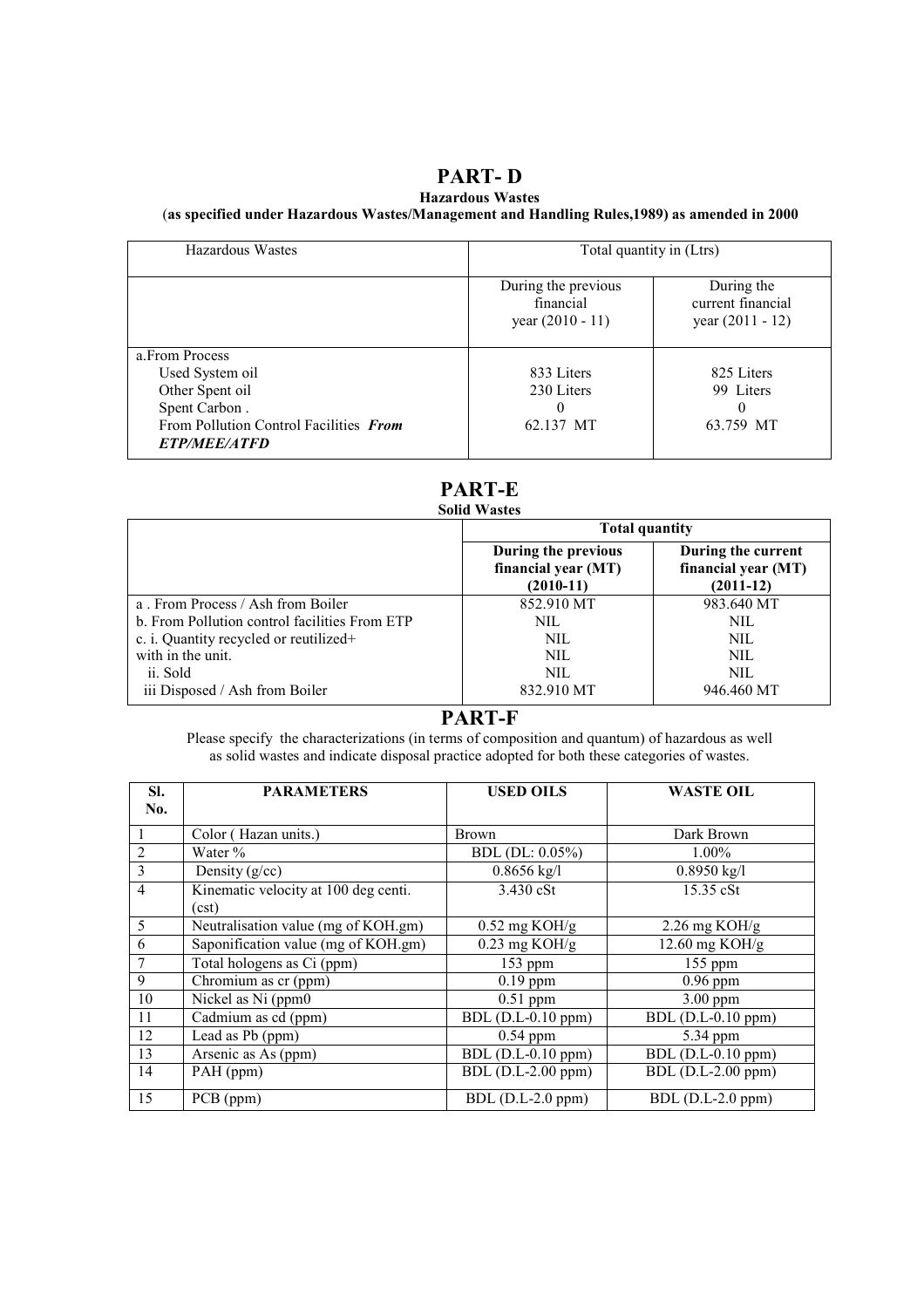## PART G

#### Impact of the pollution abatement measures taken on conservation of natural resources and on the cost of production.

- •WATER consumption per Mt of Pentaerythritol (Product) is 32.905 KL per tonne.
- • We have reduced the specific POWER consumption in our Plant to 1363 KWH PMT of Pentaerythritol from 1393 KWH (in the year 2011-12), which indirectly reduces the emission at the power generation point.

Status of various resource conservation efforts over the last few years is given below:-

| consumpti<br>$\mathbf{b}$<br>Specific<br>on Per<br>Tonne | 1996-97 | 1997-98 | 1998-99 | 1999-2000 | 2000-01 | 2001-02 | 2002-03 | 2003-04        | 2004-05        | 2005-06        | 2006-07        | 2007-08 | 2008-09 | 2009-10 | 2010-11             | 2011-12             |
|----------------------------------------------------------|---------|---------|---------|-----------|---------|---------|---------|----------------|----------------|----------------|----------------|---------|---------|---------|---------------------|---------------------|
| Water $M^3$                                              | 123     | 109     | 85      | 75        | 69      | 62      | 52      | 49             | 45             | 44             | 37             | 39.59   | 40.274  | 36.992  | 30.313              | 32.905              |
| <b>Steam</b><br><b>MTs</b>                               | 33      | 30      | 28      | 27        | 25      | 23      | 21      | 19             | 19             | 20             | 20             | 21.01   | 19.669  | 18.940  | 19.810              | 19.560              |
| Power<br>Units<br><b>KWH</b>                             | 2850    | 2694    | 2643    | 2431      | 2200    | 2090    | 1929    | 1695           | 1587           | 1554           | 1598           | 1500    | 1556.18 | 1477    | 1391                | 1363                |
| Major<br>Raw<br><b>Material</b><br>Acetaldeh<br>yde Kgs  | 455     | 433     | 423     | 422       | 401     | 395     | 300     | 374            | 390            | 389            | 387            | 376     | 376     | 378     | 371                 | 370.750             |
| Fuel Eq.<br>$Coal -$<br>Kgs.                             | 288     | 280     | 258     | 237       | 252     | 260     | 255     | 269            | 276            | 279            | 253            | 245     | 254     | 270     | 242                 | 229.200             |
| <b>COD</b> load<br>Kgs/day                               |         |         |         |           |         | 27      | 23      | 25             | 25             | 17             | 12             | 14      | 7.387   | 1.139   |                     |                     |
| <b>BOD</b> load<br>Kgs/day                               |         |         |         |           |         | 3       | 3       | $\overline{2}$ | $\overline{2}$ | $\overline{2}$ | $\overline{2}$ | 1.77    | 0.788   | 0.123   | <b>ZLD</b><br>unit- | <b>ZLD</b><br>unit- |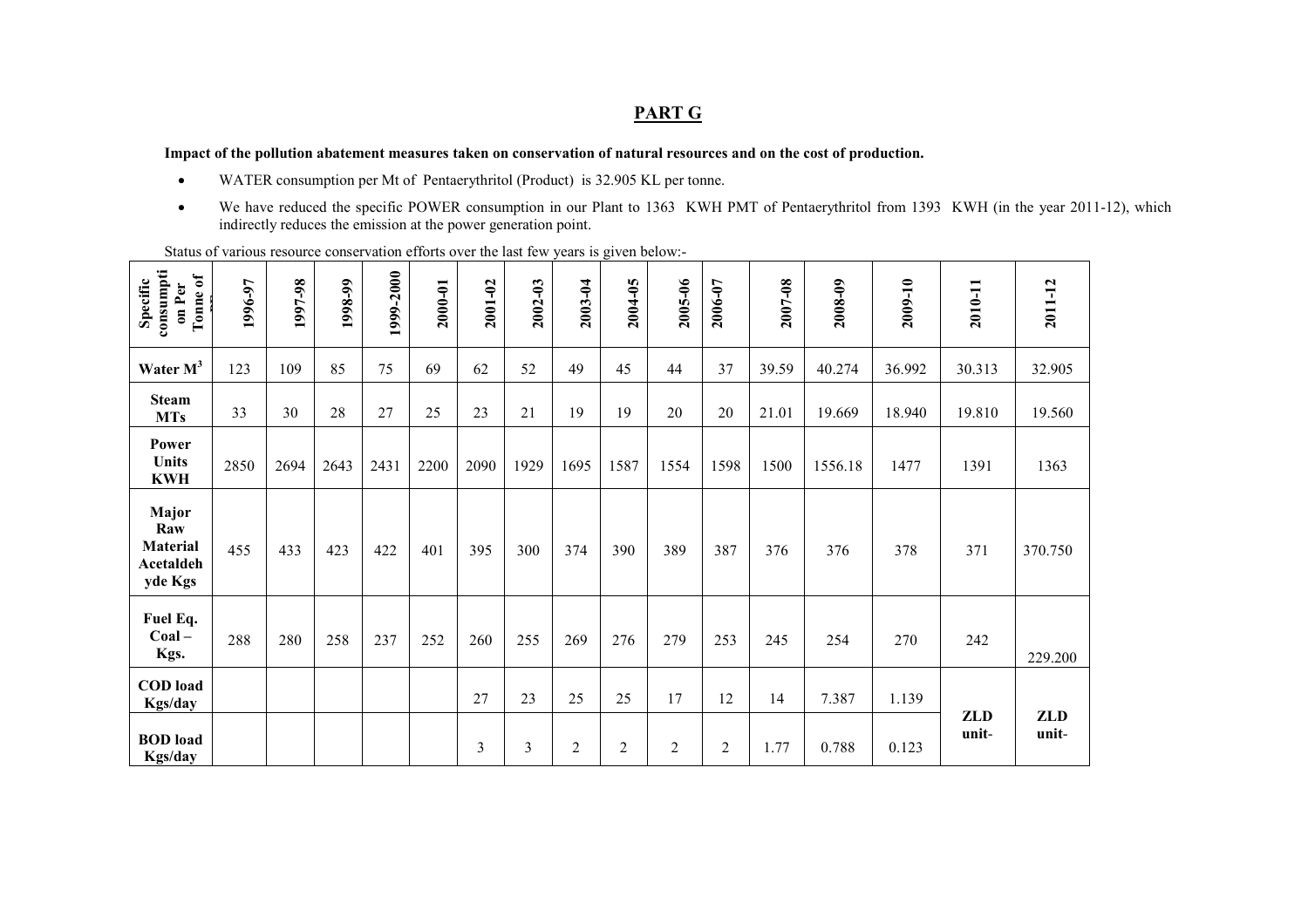• All specific consumption figures given above are for per ton of our product produced except for Fuel which is given in Kgs of Equivalent Coal per ton of Steam produced.

The above reduction in various resources directly reflects the improved environmental performance of our Division.

- Around 126 tree saplings were planted in our factory premises during the World Environment Day of June  $5^{th}$  2011.
- 68 numbers of tree saplings of different varieties like Kulmohar, Pungamia, Specthodia Rain trees, Spectofamia, Navva etc, have been planted in the rear side of our compound wall. East of our factory.
- The effluent generation is being periodically monitored on shift-wise basis and appropriate action is taken to reduce the effluent generation from source itself.
- The Effluent Treatment Plant is being operated as per the established operating procedure and the performance is being monitored closely to ensure consistent COD & BOD reduction across aeration system.
- We have connected the domestic effluent to the inlet of aeration tank in Effluent Treatment Plant which has improved performance of Effluent Treatment Plant in reducing BOD and total effluent is discharged through a single point.
- We are operating with two stage Reverse osmosis plant cum Zero Discharge system to recycle the treated effluent in to our process plant and the same is being operated and maintained on daily basis. Around 95 % of the recovered water from the Zero Liquid Discharge system is used in our Cooling tower and as boiler feed water after further polished in our ION exchange water treatment plant
- The ash storage area is properly bunded with dyke wall arrangement and an effective dust suppression system has been provided to eliminate dust emission from the area.
- Two numbers of coal storage shed of capacity 550 MT and 700 MT each, to a store the same.
- Using low sulphur cum low ash content imported coal is being used.
- The ambient air and various emission discharge points of boiler stack and process stacks are being monitored at regular intervals by engaging external laboratory and TNPCB district environmental lab. The quality of the emission from the emission points are well within TNPCB norms.
- The sludge arrised out of ETP and ATFD (ZLD unit) is sending to TNWMA, Gummidipoondi for disposal as and when required.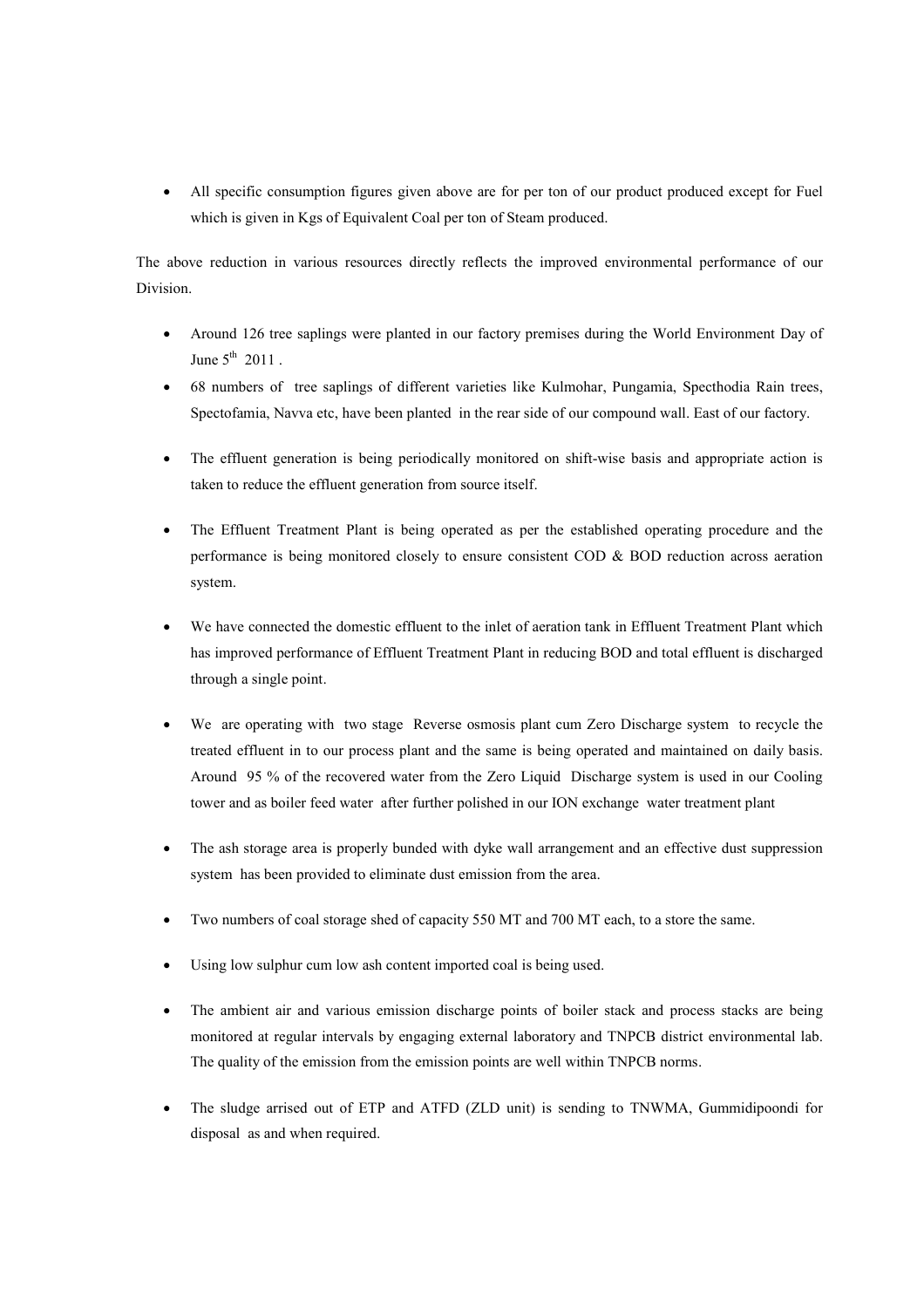#### AIR EMISSION MONITORING

- We are monitoring the ambient air quality once in a week at four different locations. (Both up wind and Down wind directions.)
- We have been regularly monitoring boiler stack emission by engaging reputed laboratories / TNPCB's laboratory facility on a monthly basis.
- We are monitoring the Ambient VOC / THC / AAQ, in different locations (Both upwind and down wind direction) once in three months and ensured that the values are well within the limit.

#### Details of activities carried out to maintain the ambient air quality are as follows:-

- We have installed a bag filter in our FBC Boilers and reduced the SPM level which is always lesser than 50 Mg/NM<sup>3</sup>. We have also provided on line SPM,  $SO_2$  and  $NO_x$  meters in our 16 TPH boiler chimney and monitoring the same on continuous basis.
- The entire fuel and ash handling systems in our boiler has been completely covered to avoid dust emission while handling fuel and ash.

#### ENVIRONMENT & SAFETY MANAGEMENT : ISO 14001 : OHSAS 18001

• We have designed and implemented the Environmental Management System (EMS) as per the international standard ISO 14001. This system is being regularly audited every six months by M/s Det Norske Veritas (DNV). Our unit is also OHSAS 18001 standards by the same agency.

#### TRAINING OUR EMPLOYEES ON ENVIRONMENTAL ISSUES:

- We are conducting training programme for our employees to educate, train and motivate their activities in an environmental friendly/responsible manner.
- As a part of ongoing ISO 14001 and OHSAS 18001 activities, we have been conducting job related environmental training programmes for all our employees in various departments.
- We are taking lead for spreading awareness on Environmental preservation by mobilising/campaigning on environmental issues among our employees and neighbouring villagers. The Environment Day was celebrated in our factory presided over by the DEE, TNPCB every year. Green Belt Initiative – Tree Plantation: